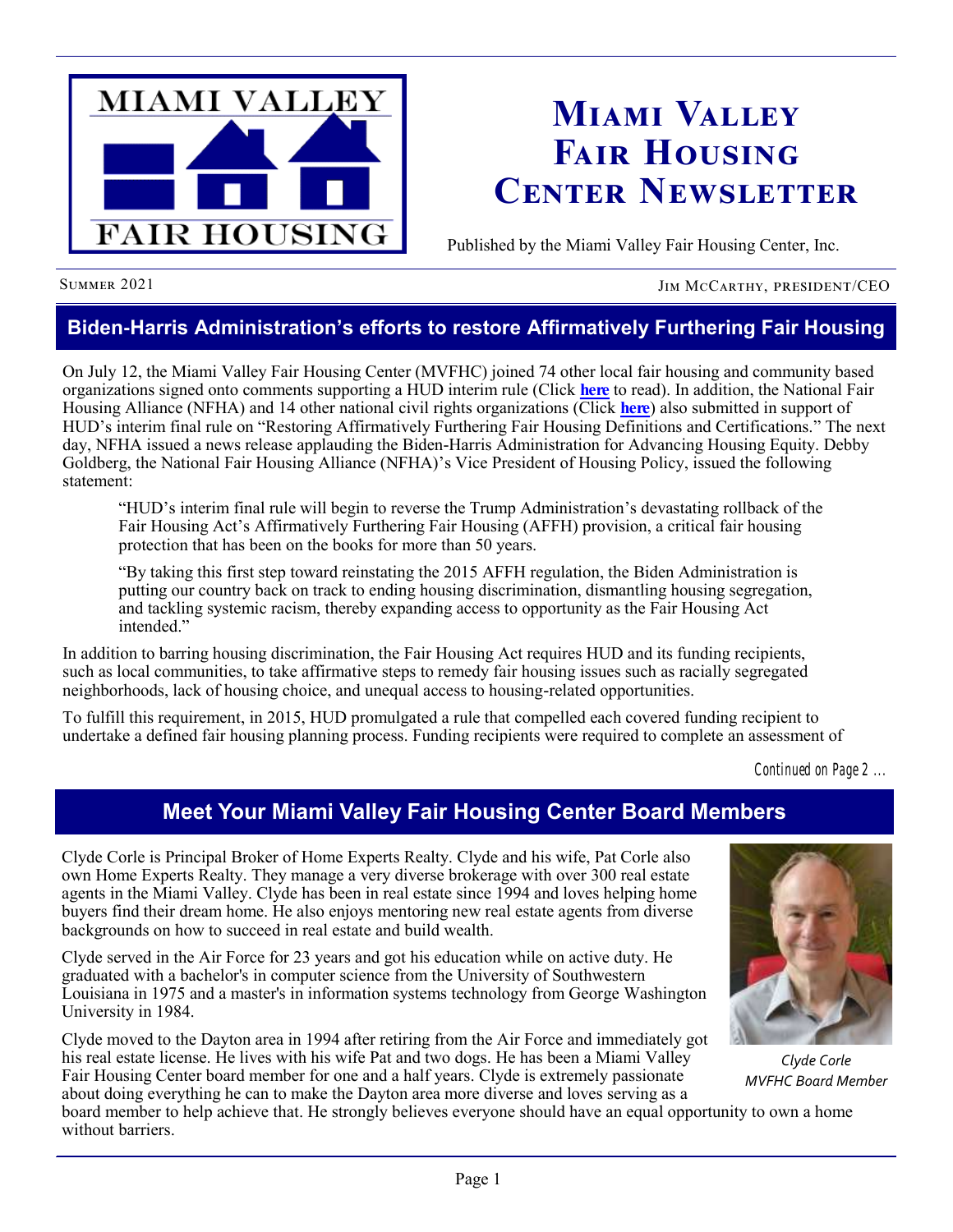### *Efforts to restore AFFH continued from page 1 ...*

fair housing issues, identify fair housing priorities and goals, and then commit to meaningful actions to meet those goals and remedy identified issues, with HUD reviewing each assessment.

Unfortunately, the Trump Administration suspended implementation of this rule and eliminated the 2015 rule's procedural requirements, redefining the regulatory

AFFH requirement so it was no longer consistent with the actual requirements of the Fair Housing Act.

Under the restored AFFH regulatory definition that was the subject of the comments submitted, municipalities and other HUD funding recipients that must regularly certify compliance with the Fair Housing Act's AFFH requirement will, in doing so,

commit to taking steps to remedy their unique fair housing issues.

HUD has already announced that to support compliance with AFFH, it will provide a voluntary process that funding recipients can choose to use to identify the fair housing concerns that exist locally and commit to specific steps to remedy them. HUD will provide technical assistance and support to funding recipients that carry out this voluntary fair housing planning process.

"More than 50 years since the Fair Housing Act's passage, inequities in our communities remain that block

**"More than 50 years since the Fair Housing Act's passage, inequities in our communities remain that block families from moving into neighborhoods with greater opportunities"**

*HUD Secretary Marcia Fudge*

transportation, and jobs. HUD is taking a critical step to affirm that a child's future should never be limited by the ZIP code where they are born."

> President Biden's January 26 Memorandum, *Redressing Our Nation's and the Federal Government's History of Discriminatory Housing Practices and Policies*, directed HUD to examine the prior Administration's fair housing rules and take all

steps necessary to implement the Fair Housing Act's requirement that HUD administer its programs in a manner that affirmatively furthers fair housing. By publishing the interim rule, HUD rescinded the previous Administration's rule (entitled "Preserving Neighborhood and Community Choice," or PCNC) and restored certain definitions and other selected parts from the 2015 AFFH rule. HUD took comments on the interim rule for 30 days, ending on July 12, 2021. The interim final rule goes into effect on July 31, 2021.

families from moving into neighborhoods with greater

"As a former mayor and Member of Congress, I know firsthand the importance of giving localities the tools they need to ensure their communities have access to

safe, affordable housing near quality schools,

opportunities," said Secretary Fudge.

### **National Origin Discrimination Facts from the Justice Department**

Federal laws prohibit discrimination based on a person's national origin, race, color, religion, disability, sex, and familial status. Laws prohibiting national origin discrimination make it illegal to discriminate because of a person's birthplace, ancestry, culture or language. This means people cannot be denied equal opportunity

- because they or their family are from another country, because they have a name or accent associated with a national origin group,
- because they participate in certain customs associated with a national origin group, or
- because they are married to or associate with people of a certain national origin.

The Department of Justice's Civil Rights Division is concerned that national origin discrimination may go unreported in the United States because victims of discrimination do not know their legal rights, or may be afraid to complain to the government. To address this problem, the Civil Rights Division has established a National Origin Working Group to help citizens and immigrants better understand and exercise their legal rights. If you think you, or someone you know, has been discriminated against because of national origin and want to learn more about exercising your legal rights, you can get more information at [www.justice.gov/crt/legalinfo/natorigin.php.](http://www.justice.gov/crt/legalinfo/natorigin.php) There you can download a brochure that explains the laws prohibiting national origin discrimination in great detail.

If you need more information you can call the Miami Valley Fair Housing Center at 937-223-6035 or visit our website at [www.mvfairhousing.com.](http://www.mvfairhousing.com)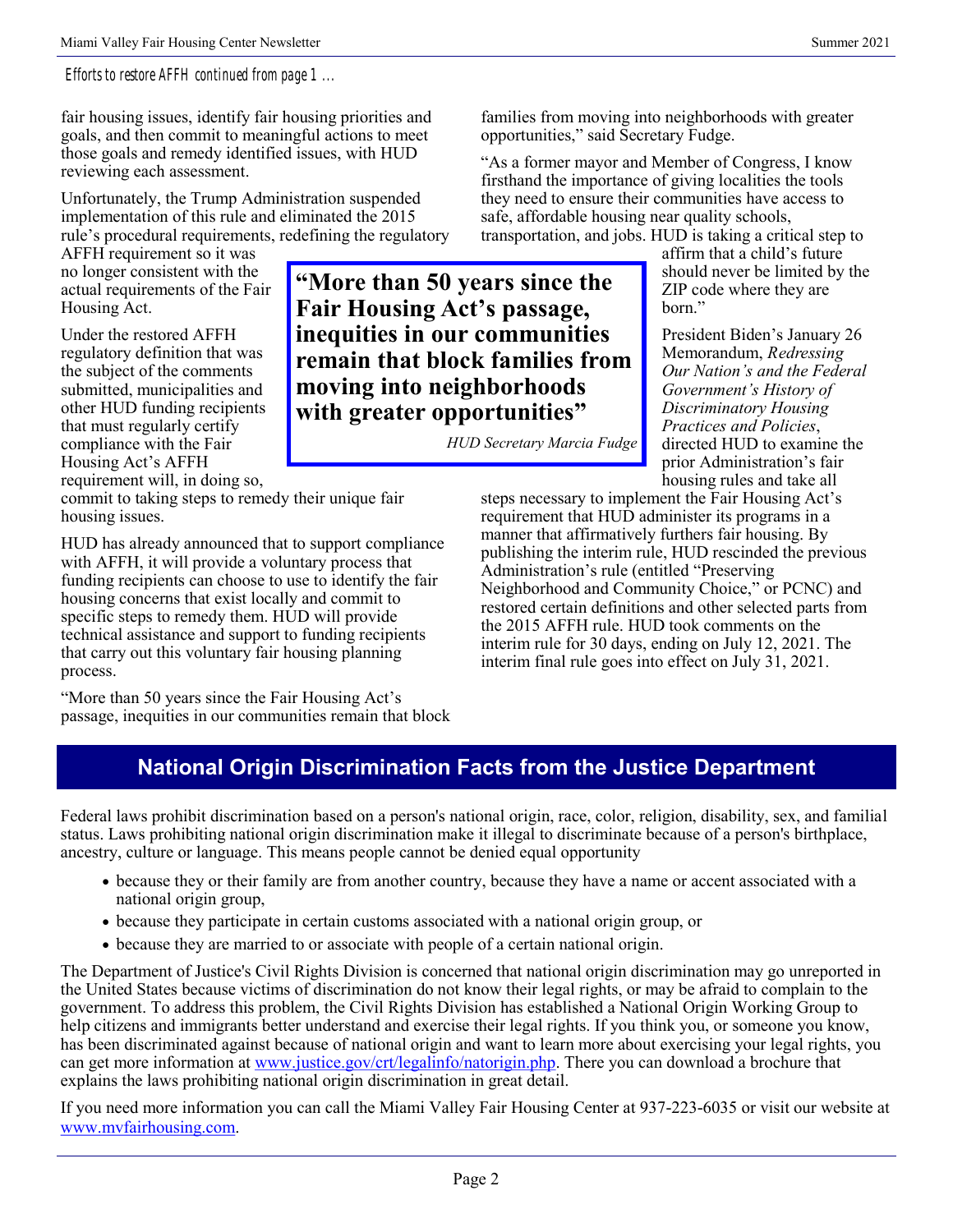### **Harassment in Housing**

On September 13, 2016, the U.S. Department of Housing and Urban Development (HUD) announced the publication of a final rule formalizing legal standards under the Fair Housing Act for sexual, racial, religious and other forms of harassment in housing.

HUD and courts have long held that harassment in housing or housing-related transactions on the basis of race, color, national origin, religion, sex, disability, and familial status is prohibited under the Fair Housing Act. The final rule specifies how HUD will evaluate claims of "hostile environment" and "quid pro quo" harassment in both private and publicly-assisted housing.

Definitions:

- **Quid Pro Quo Harassment** involves subjecting a person to an unwelcome request or demand and making submission to the request or demand a condition related to the person's housing. Literally quid pro quo means "This for that."
- **Hostile Environment Harassment** involves subjecting a person to unwelcome conduct that is sufficiently severe or pervasive such that it interferes with or deprives the person of the right to use and enjoy the housing.
- **Unwelcome behavior** or **conduct** is any behavior by other tenants or housing staff that is deemed offensive or unwelcome by an employee. This behavior can include inappropriate remarks or jokes, discriminatory behavior such as taunting or teasing about, for example, a person's gender, disability, race, color, national origin, children, religion or any other protected characteristic, and it might be untoward gestures and unwanted romantic advances. It can be in person or on social media, texts, email, flyers, signage, or any other conduit for communication.

All staff of a housing provider is required to report harassment seen in the workplace. If there is not a conduit for that information, one can call the Miami Valley Fair Housing Center at 937-223-6035 and request confidential guidance on a problem.

*The information in this article was collected by John Zimmerman, VP Miami Valley Fair Housing Center from resources from HUD. To view the rule go to <http://www.mvfairhousing.com/HUDPolicies.php>*



**MVFHC Mission Statement**

The mission of the Miami Valley Fair Housing Center (MVFHC) is to eliminate housing discrimination and ensure equal housing opportunity for all people in our region, the State of Ohio, and nationally.

Specifically, the Miami Valley Fair Housing Center seeks to eliminate housing discrimination against all persons because of race, color, religion, national origin, sex, disability, familial status, or any other characteristic protected under state or local laws. In furthering this goal, MVFHC engages in activities designed to encourage fair housing practices through educational efforts; assists person who believe they have been victims of housing discrimination; identifies barriers to fair housing in order to help counteract and eliminate discriminatory housing practices; works with elected and government representatives to protect and improve fair housing laws; and takes all appropriate and necessary action to ensure that fair housing laws are properly and fairly enforced throughout our region, the State of Ohio, and nationally.

#### **MVFHC Vision Statement**

The Miami Valley Fair Housing Center recognizes the importance of "home" as a component of the American dream. We envision a country free of housing discrimination where every individual, group and community enjoys equal housing opportunity and access in a bias-free and open housing market. We envision a country where integrated neighborhoods are the norm, and private and public sectors guarantee civil rights in an open and barrierfree community committed to healing the history of discrimination in America.

### **Miami Valley Fair Housing Center, Inc.**

505 Riverside Drive Dayton, OH 45405 Phone: 937-223-6035 E-mail: [info@mvfairhousing.com](mailto:info@mvfairhousing.com)



[www.mvfairhousing.com](http://www.mvfairhousing.com/)

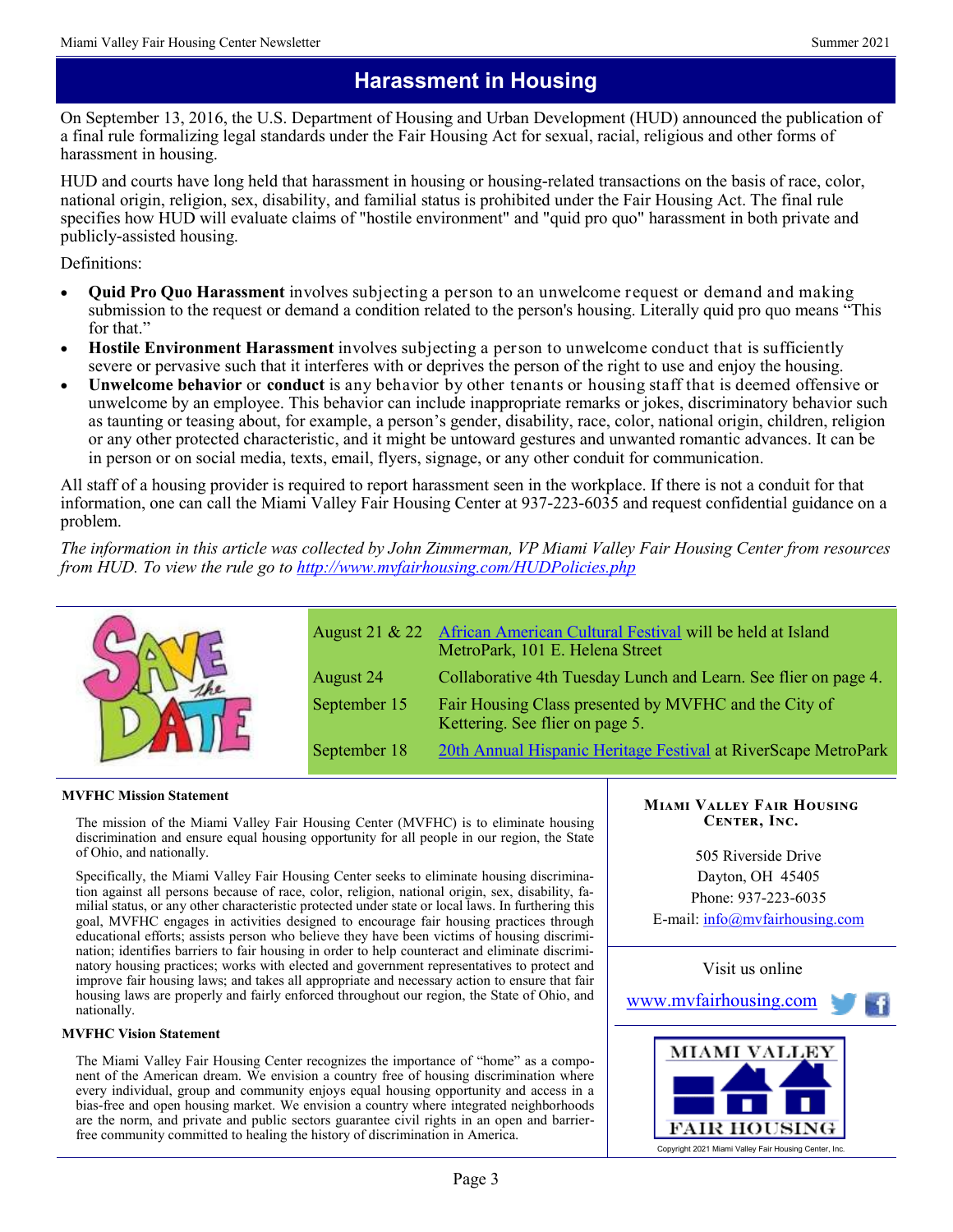

Many people. Many voices. One city.



# **Miami Valley Fair Housing Collaborative**

# **August 24, 2021** 4<sup>th</sup> Tuesday Lunch and Learn 11:15 AM - 12:15 PM

# **Registration for Zoom Session at:** https://bit.ly/3x70Jnw

NOTE: You will see lots of New Fields requesting information about your organization - participation is voluntary. When you get to the field "Services Offered" limit the description to 20 words, about 130 characters including spaces. This data will be compiled to share with Collaborative participants and the community.

### This meeting will feature:

• Give an overview of Eviction process

•Discuss and hear from Professionals about People of all ages with Mental/Physical Disabilities Having Problems Related to Covid-19

### **Event Dates:** Collaborative Meeting on 9/21/21 beginning at 10:30 AM